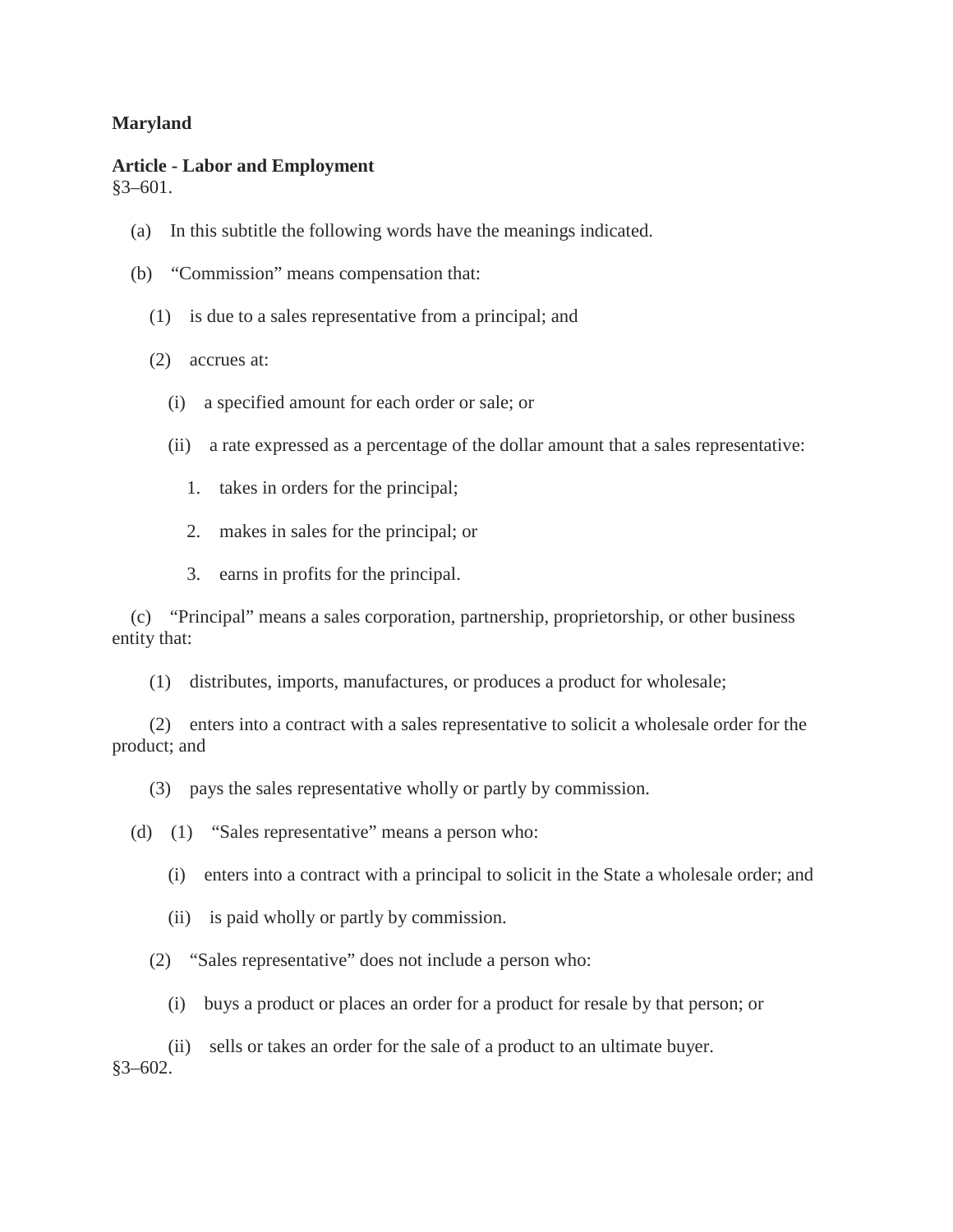This subtitle does not apply to an individual who is considered under the Maryland Wage Payment and Collection Law to be employed by a principal. §3–603.

A provision of a contract that is made between a sales representative and a principal is void if the provision purports to waive any provision of this subtitle by:

- (1) an express waiver; or
- (2) a contract subject to the laws of another state.

§3–604.

Each principal shall pay to a sales representative all commissions that are due under a contract that is terminated, within 45 days after payment would have been due if the contract had not terminated.

§3–605.

(a) (1) Subject to the requirement of paragraph (2) of this subsection, if a principal violates § 3-604 of this subtitle, a sales representative whom the violation affects is entitled to bring an action against the principal to recover up to 3 times the amount of all commissions that the principal owes to the sales representative.

(2) At least 10 days before an action is brought under this subsection, the sales representative shall give the principal written notice of intent to bring the action.

(b) If a court determines that a sales representative is entitled to judgment in an action under this section, the court shall allow against the principal reasonable counsel fees and court costs. §3–606.

For purposes of personal jurisdiction under § 6-103 of the Courts Article, a principal who contracts with a sales representative to solicit wholesale orders for a product in the State is considered to be transacting business in the State. §3–607.

(a) If a principal makes a revocable offer of a commission to a sales representative who is not an employee of the principal, the sales representative is entitled to the commission agreed on if:

(1) the principal revokes the offer of commission and the sales representative establishes that the revocation was for the purpose of avoiding payment of the commission; or

(2) (i) the revocation occurs after the sales representative has obtained a written order for the principal's product because of the efforts of the sales representative; and

(ii) the principal's product that is the subject of the order is shipped to and paid for by a